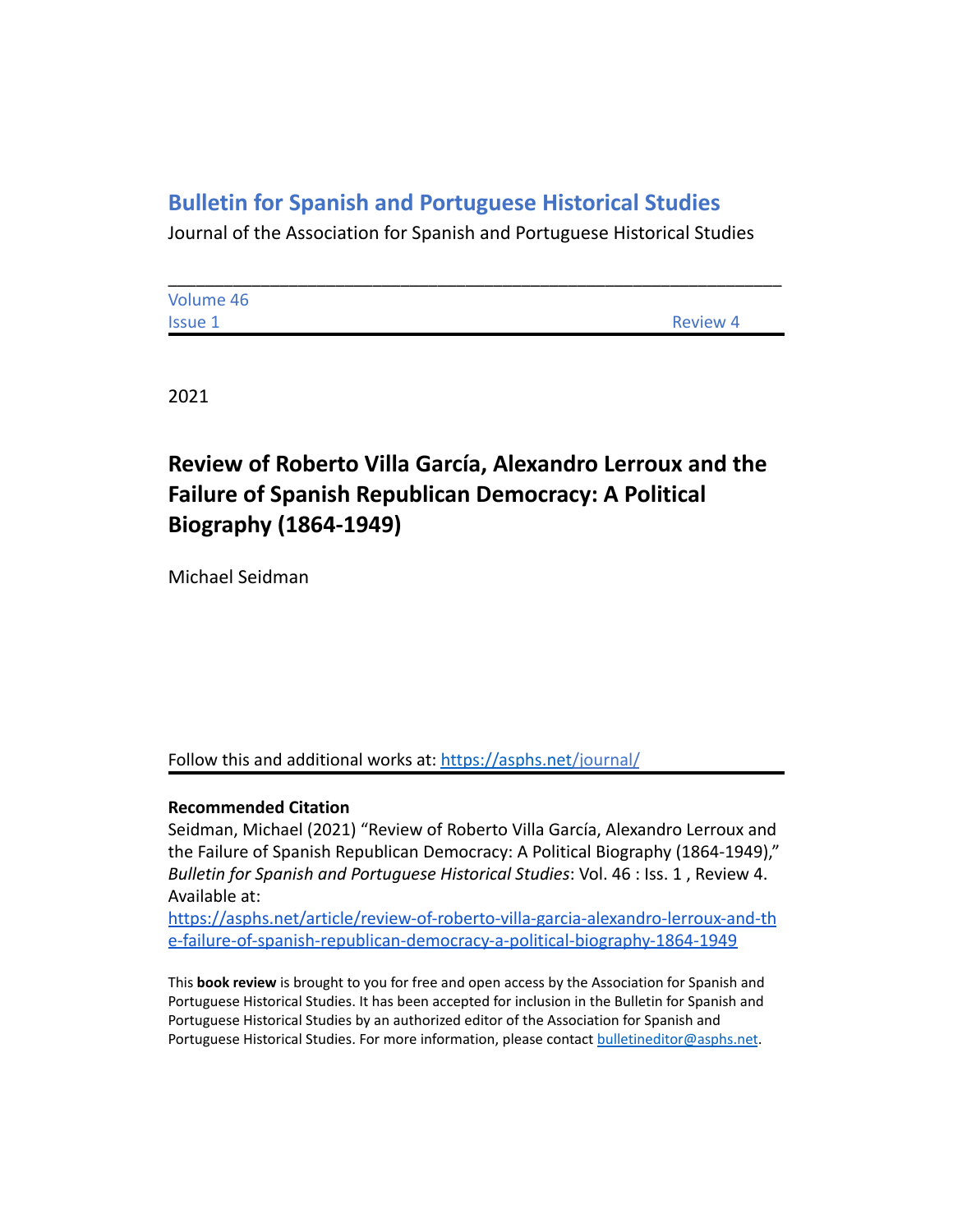**Villa García, Roberto.** *Alexandro Lerroux and the Failure of Spanish Republican Democracy: A Political Biography (1864-1949)***. Translated by Julius Ruiz. Sussex Studies in Spanish History. Brighton: Sussex Academic Press, 2021. 207 pp + ill.**

Once again, Sussex Studies in Spanish History has fulfilled the mission of an outstanding academic press by translating into English this excellent investigation of the major early twentieth-century politician, Alejandro Lerroux. His biographer, Roberto Villa García, continues the recent search for a usable democratic past among Spanish center-right politicians of the Second Republic. A left perspective has generally dismissed centrist politicians as demagogic, conspiratorial, and corrupt.<sup>1</sup> Instead Villa García argues that Lerroux was an arch-pragmatist who, after his early revolutionary period, wanted to build a moderate republic which would include both left and right. He constructed the largest and most successful republican party of early twentieth-century Spain.

Lerroux emerged from modest roots to become a significant and somewhat venal tabloid journalist. This radical republican conceded that the constitutional monarchy offered reformist possibilities. His 1901 transformation into a popular parliamentary deputy from Barcelona was aided by the mutual anti-clerical and republican sympathies among late nineteenth-century anarchists, trade unionists, and other progressives. In Catalonia, he always considered himself a Spanish patriot, hostile to regional separatisms but somewhat more flexible about limited autonomy. This son of an army veterinarian was seldom anti-militarist or anti-imperialist.

As a life-long republican, Lerroux eventually opposed the Primo de Rivera dictatorship and supported the advent of the Second Republic in 1931. Like Georges Clemenceau in neighboring France, Lerroux wished to make the Radical Party the center of a new parliamentary republic of order that would protect private property while integrating Catholics and former monarchists. His biographer argues that this opportunity was missed because of the "revolutionary" policies of the leftist forces of the new regime, which refused to accommodate conservatives and monarchists. In addition, during certain key periods the Left Republican-Socialist alliance failed to maintain public order, individual freedoms, and property rights. It also gratuitously alienated military officers whom, Lerroux believed, a conservative republic could win over. The Left Republican leader, Manuel Azaña, rejected these plans in favor of an alliance with an increasingly

<sup>1</sup> Important exceptions are Nigel Townson, *The Crisis of Democracy in Spain: Centrist Politics under the Second Republic, 1931-1936* (Portland: Sussex Academic Press, 2000) and Stanley Payne, *Alcalá Zamora and the Failure of the Second Republic, 1931-1936* (Portland: Sussex Academic Press, 2017).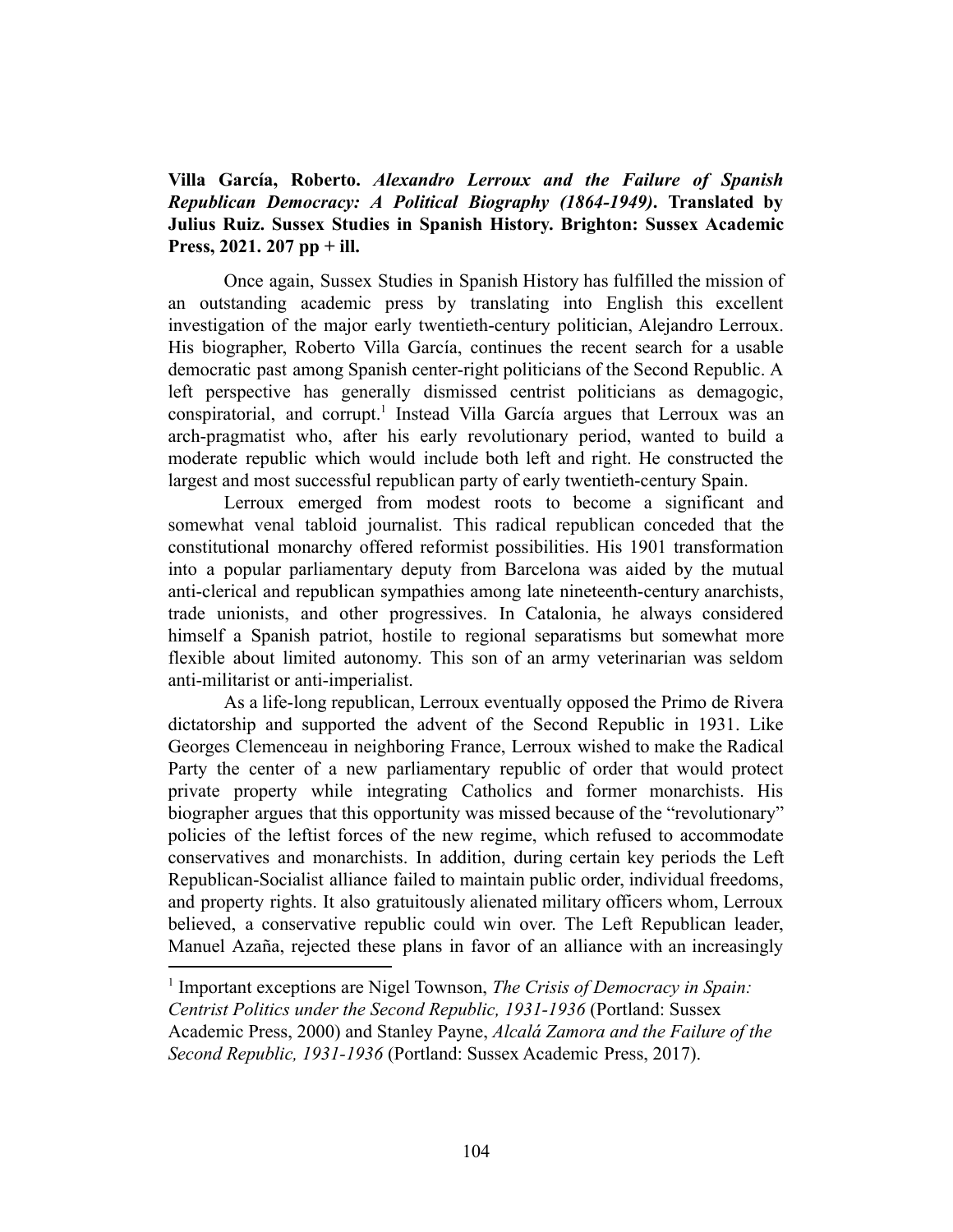revolutionary Socialist left. Lerroux's compromises with the right reminded Azaña of what he considered to be previously failed Restoration practices.

The Socialist-Left Republican coalition of 1931-1933 did alienate conservatives, and Lerroux's Radicals benefited from the swing to the right in the November 1933 elections. At the same time, he and his party suffered from the meddling of the "scheming" President of the Republic, Niceto Alcalá-Zamora, who attempted to divide the Radicals, the major centrist party (113). By early 1934, the Socialists were planning a revolutionary assault on the center-right republic. Likewise, the CEDA, after 1933 the major party on the right, exhibited a questionable loyalty to the regime. The Second Republic has aptly been called a democracy with too few democrats. Prime Minister Lerroux's defense of the amnesty of officers who had attempted to overthrow the Republic in the August 1932 *Sanjurjada* showed that his own political maneuvering limited his commitment to republican democracy.

Lerroux suppressed energetically and enthusiastically the leftist Asturias revolt of October 1934 with armed forces led by General Franco. In this failed revolution over 4,000 persons were killed or wounded. Lerroux rewarded Franco with the leadership of the Army of Africa. He dismissed the rebels' argument, supported discreetly by Azaña and other left republicans, that the semi-loyal CEDA was an imminent fascist threat. Prime Minister Lerroux regarded this view as a justification of "a [leftist] patrimonial view of the Republic" (134), which refused its broadening to conservative elements.

Bolstered by his new republic of order, Lerroux was felled by a relatively minor scandal, the *estraperlo*, whose significance resided not in the revelation of corruption per se but rather in its negative consequences for the conservative republic. His political enemies on the left and right and even some of his coalition partners used the affair to discredit the Radical prime minister. The author details Alcalá-Zamora's and CEDA leader Gil-Robles' unwise maneuvers, which weakened the center and would eventually award power to the Popular Front coalition. Although Lerroux rejected "fascism," he initially supported the military rebellion of July 1936 which he thought would create a republic on the model of Salazar's Portugal. That country offered the Radical Freemason, whom *franquistas* rejected, exile during the civil war.

As Villa García indicates several times, Clemenceau was a model for the Francophile Lerroux, as he was for Winston Churchill. However, neither Clemenceau nor Churchill had to operate in the context of early twentieth-century Spain. Political historians—such as Villa García and many others on the left, right, and center—do not give sufficient attention to the socio-economic differences between the Iberian Peninsula and the republics/constitutional monarchies of northwestern Europe. Unlike Spain during its Second Republic,